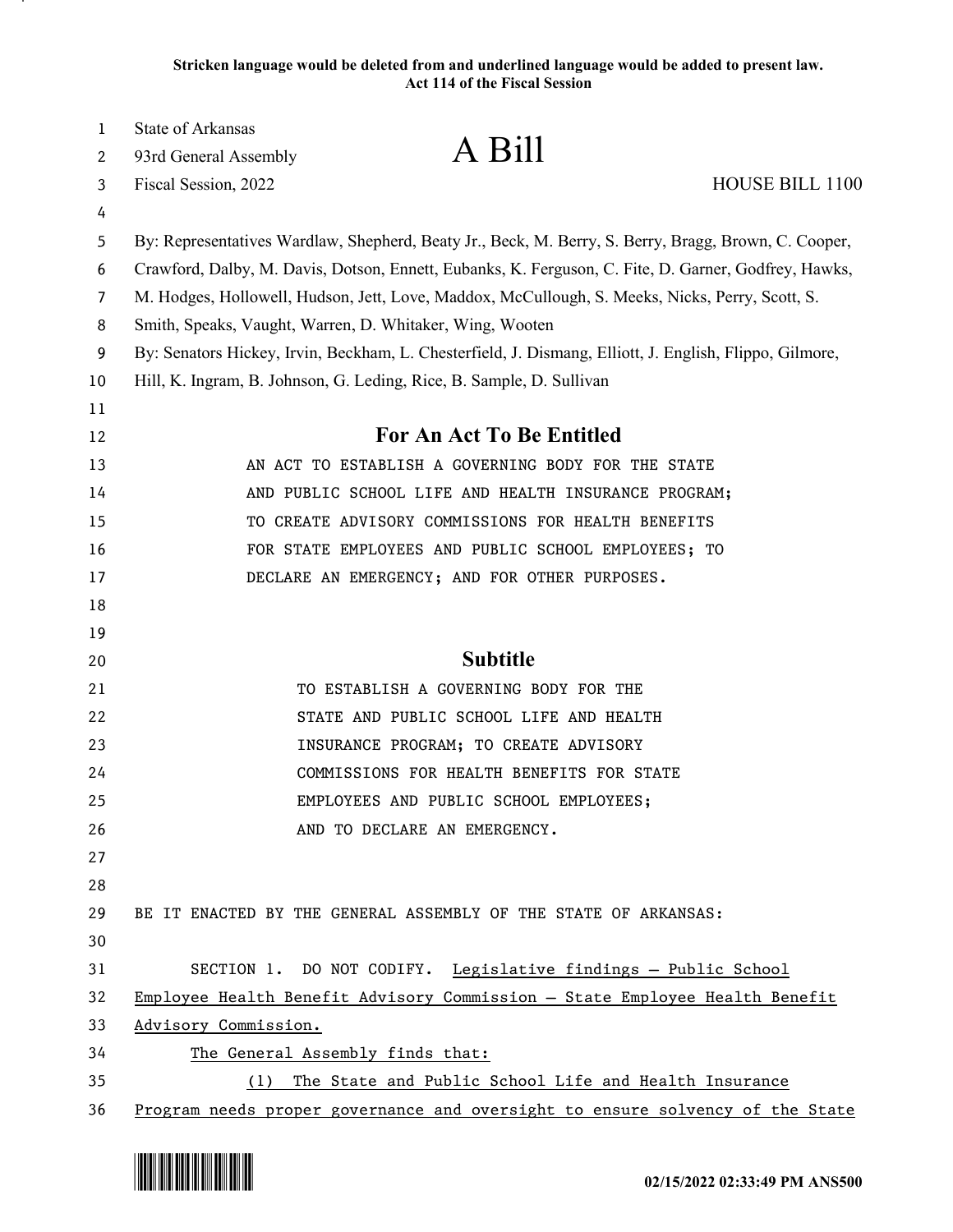| 1              | and Public School Life and Health Insurance Program and state and public     |
|----------------|------------------------------------------------------------------------------|
| 2              | school employee benefits;                                                    |
| 3              | (2)<br>The State and Public School Life and Health Insurance                 |
| 4              | Program needs to remain viable to provide continued benefits to state        |
| 5              | employees and public school employees;                                       |
| 6              | State employees and public school employees need to be able<br>(3)           |
| $\overline{7}$ | to provide input and recommendations for decisions concerning the health     |
| 8              | benefit options available under the State and Public School Life and Health  |
| 9              | Insurance Program;                                                           |
| 10             | The State Board of Finance has managed the State and Public<br>(4)           |
| 11             | School Life and Health Insurance Program and is established as the permanent |
| 12             | governing entity to manage the health benefits of state employees and public |
| 13             | school employees with input and recommendations from state employees and     |
| 14             | public school employees through an advisory commission; and                  |
| 15             | (5) The State Board of Finance is the appropriate entity to make             |
| 16             | decisions and policy for the State and Public School Life and Health         |
| 17             | Insurance Program.                                                           |
| 18             |                                                                              |
| 19             | SECTION 2. Arkansas Code § $19-3-701(b)$ , concerning the creation of the    |
| 20             | State Board of Finance, is amended to add an additional subdivision to read  |
| 21             | as follows:                                                                  |
| 22             | (11)(A) The Insurance Commissioner.                                          |
| 23             | (B)<br>The Insurance Commissioner shall be a voting member                   |
| 24             | only for the purpose of voting on health benefit plans.                      |
| 25             |                                                                              |
| 26             | SECTION 3. Arkansas Code Title 21, Chapter 5, Subchapter 4, is amended       |
| 27             | to add additional sections to read as follows:                               |
| 28             | 21-5-419. Public School Employee Health Benefit Advisory Commission -        |
| 29             | Creation - Members - Expense reimbursement.                                  |
| 30             | (a)(1) The Public School Employee Health Benefit Advisory Commission         |
| 31             | is created, to be composed of the following voting members:                  |
| 32             | $(A)(i)$ Three (3) members appointed by the Governor and                     |
| 33             | subject to confirmation by the Senate, who have a minimum of five (5) years  |
| 34             | of professional experience or fiscal expertise in the industry of health     |
| 35             | insurance, actuarial services, or financial or banking services.             |
| 36             | (ii) Members appointed by the Governor shall serve                           |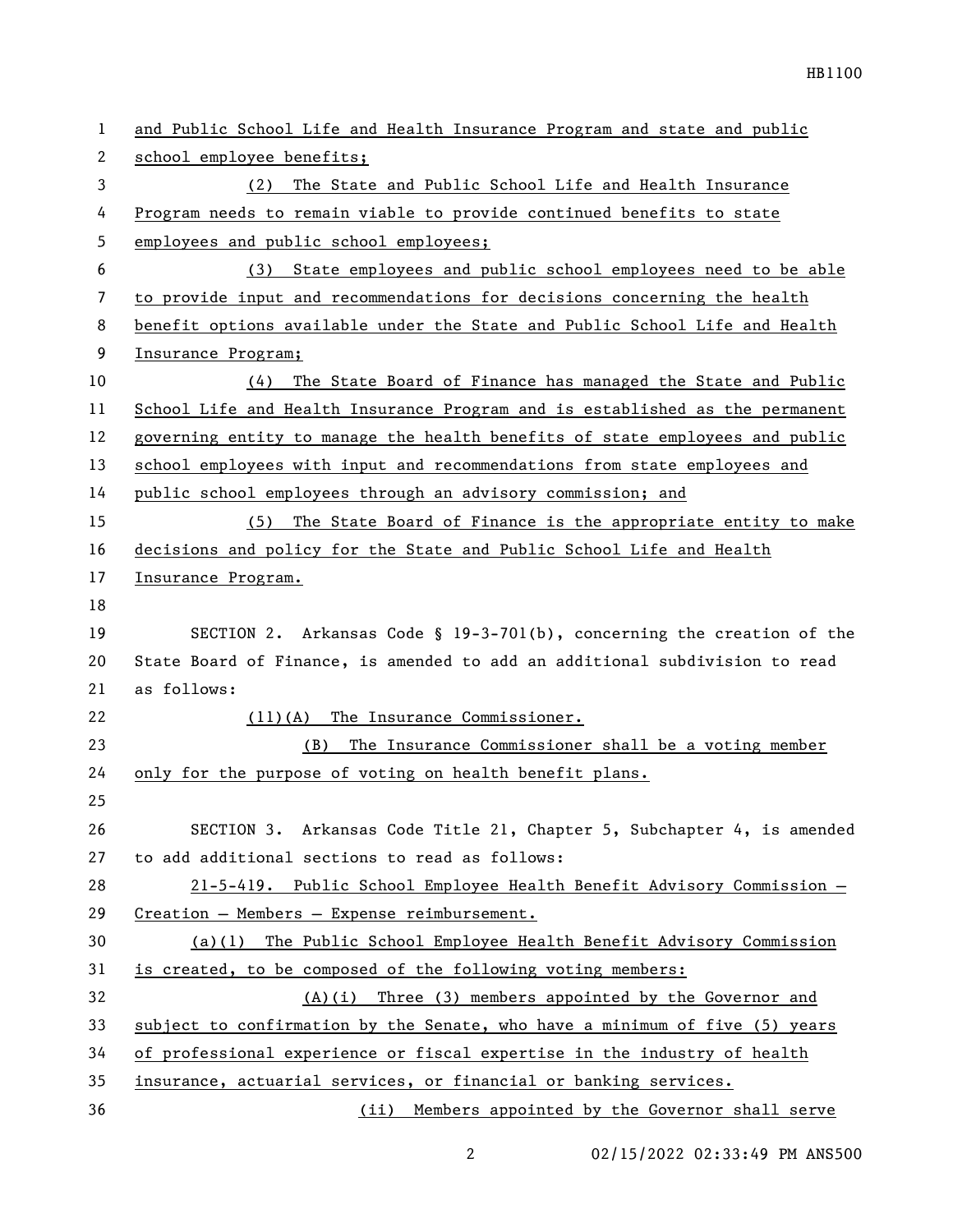| 1  | at the pleasure of the Governor;                                                |
|----|---------------------------------------------------------------------------------|
| 2  | One (1) member who shall:<br>(B)(i)                                             |
| 3  | Be employed by a public school; and<br>(a)                                      |
| 4  | Have five (5) years of consecutive<br>(b)                                       |
| 5  | participation in the State and Public School Life and Health Insurance          |
| 6  | Program.                                                                        |
| 7  | A member under subdivision $(a)(1)(B)(i)$ of this<br>(iii)                      |
| 8  | section may be:                                                                 |
| 9  | Selected from a list of three (3) names<br>(a)                                  |
| 10 | submitted by the Executive Director of the Arkansas Education Association to    |
| 11 | the appointing authority under subdivision $(a)(1)(B)(iii)$ of this section; or |
| 12 | (b) An individual not on the list submitted                                     |
| 13 | under subdivision $(a)(1)(B)(ii)(a)$ of this section who otherwise meets the    |
| 14 | qualifications under subdivision $(a)(1)(B)(i)$ of this section.                |
| 15 | (iii) The Speaker of the House of Representatives                               |
| 16 | shall make the initial appointment under this subdivision $(a)(1)(B)$ , and     |
| 17 | every three (3) years the authority to make the appointment shall alternate     |
| 18 | between the Speaker of the House of Representatives and the President Pro       |
| 19 | Tempore of the Senate; and                                                      |
| 20 | $(C)(i)$ One $(l)$ member who:                                                  |
| 21 | Is a retired public school employee; and<br>(a)                                 |
| 22 | Has participated in the program for:<br>(b)                                     |
| 23 | (1)<br>Five (5) consecutive years as an                                         |
| 24 | active public school employee; and                                              |
| 25 | Two (2) years as a retired public<br>(2)                                        |
| 26 | school employee.                                                                |
| 27 | The President Pro Tempore of the Senate shall<br>(iii)                          |
| 28 | make the initial appointment under this subdivision $(a)(1)(C)$ , and every     |
| 29 | three (3) years the authority to make the appointment shall alternate between   |
| 30 | the President Pro Tempore of the Senate and the Speaker of the House of         |
| 31 | Representatives.                                                                |
| 32 | (2) An appointee under this section who has a conflict of                       |
| 33 | interest as described in § 19-11-718 is disqualified from serving on the        |
| 34 | commission.                                                                     |
| 35 | Members shall be appointed for terms of three (3) years but may<br>(b)(1)       |
| 36 | be reappointed for unlimited additional three-year terms.                       |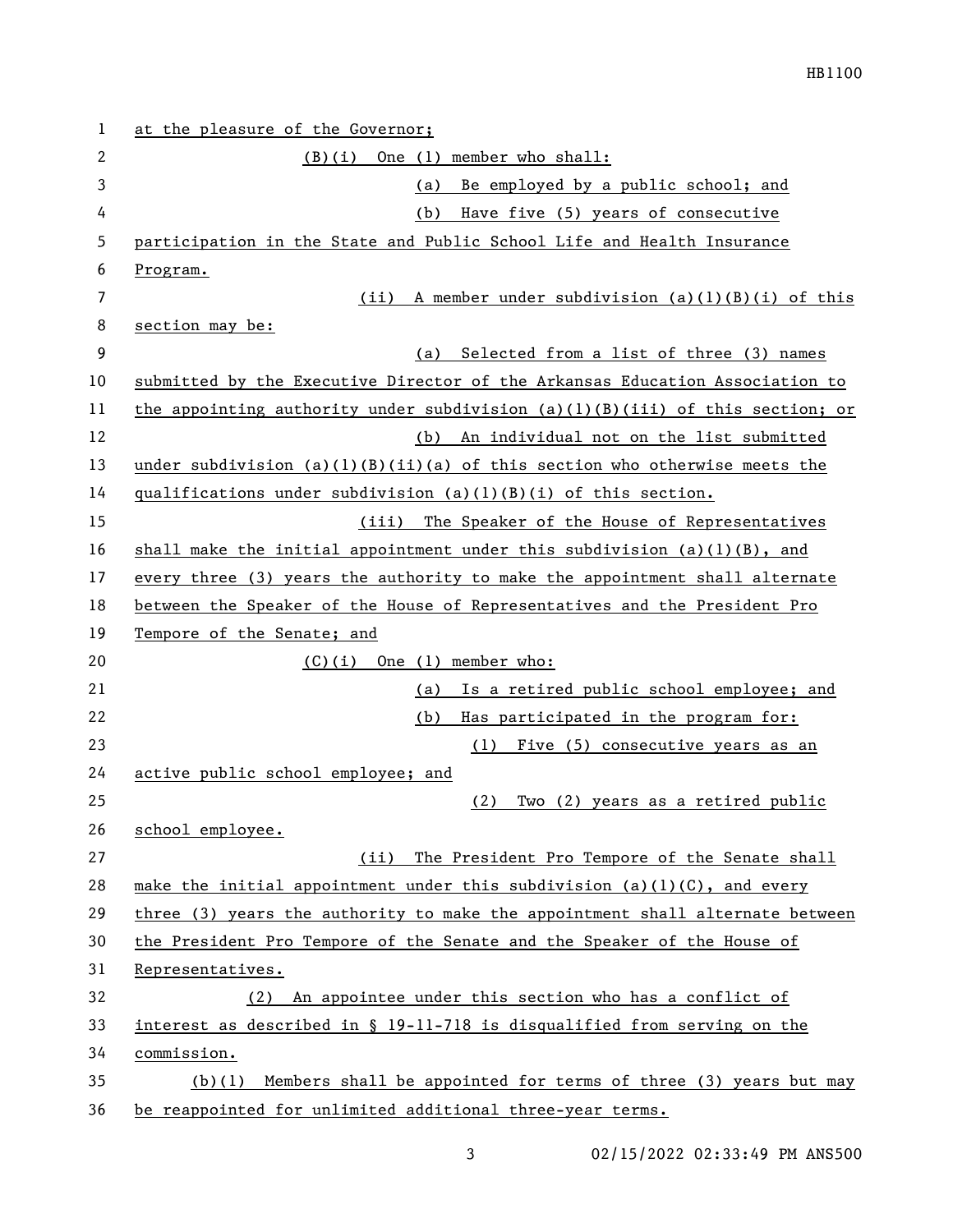| $\mathbf{1}$ | (2) A vacancy in a position shall be filled in the same manner                |  |
|--------------|-------------------------------------------------------------------------------|--|
| 2            | as the original appointment for the unexpired term.                           |  |
| 3            | $(c)(1)$ A chair and vice chair of the commission shall be selected           |  |
| 4            | annually by and from the membership of the commission.                        |  |
| 5            | $(2)(A)$ The first meeting of the commission shall be called by               |  |
| 6            | the Secretary of the Department of Education.                                 |  |
| 7            | (B) The commission shall have an initial meeting by July                      |  |
| 8            | 1, 2022.                                                                      |  |
| 9            | The commission shall meet monthly and have a minimum of<br>(3)                |  |
| 10           | twelve (12) meetings annually.                                                |  |
| 11           | $(4)$ The commission shall meet at a central location in Arkansas             |  |
| 12           | as provided by the Employee Benefits Division.                                |  |
| 13           | $(5)$ (A) If a member misses two (2) consecutive meetings or four             |  |
| 14           | $(4)$ meetings in a calendar year, the commission shall report the member's   |  |
| 15           | absence to the appointing authority for review.                               |  |
| 16           | The appointing authority shall determine whether or<br>(B)                    |  |
| 17           | not the member shall continue to serve on the commission.                     |  |
| 18           | (C) If the member is removed due to absences under                            |  |
| 19           | subdivision (c)(5)(B) of this section, the appointing authority shall appoint |  |
| 20           | a new member to serve the remainder of the unexpired term of the member who   |  |
| 21           | is removed from the commission.                                               |  |
| 22           | (d) Each appointed member shall be paid a stipend of five hundred             |  |
| 23           | dollars (\$500) per month plus mileage.                                       |  |
| 24           | The duties of the commission shall include without limitation to:<br>(e)      |  |
| 25           | (1) Review and confirm the financial information and the                      |  |
| 26           | potential viability of funding for public school employees for purposes of    |  |
| 27           | the program;                                                                  |  |
| 28           | Review and comment on proposed policies, guidance, and<br>(2)                 |  |
| 29           | directives to the program offered by the division;                            |  |
| 30           | (3) Provide input and recommendations to the State Board of                   |  |
| 31           | Finance for decisions concerning the health benefit options available under   |  |
| 32           | the program;                                                                  |  |
| 33           | Review drugs for formulary management;<br>(4)                                 |  |
| 34           | (5)<br>Evaluate the financial impact of the commission's                      |  |
| 35           | recommendations for formulary management;                                     |  |
| 36           | (6) Review and evaluate medical management and medical                        |  |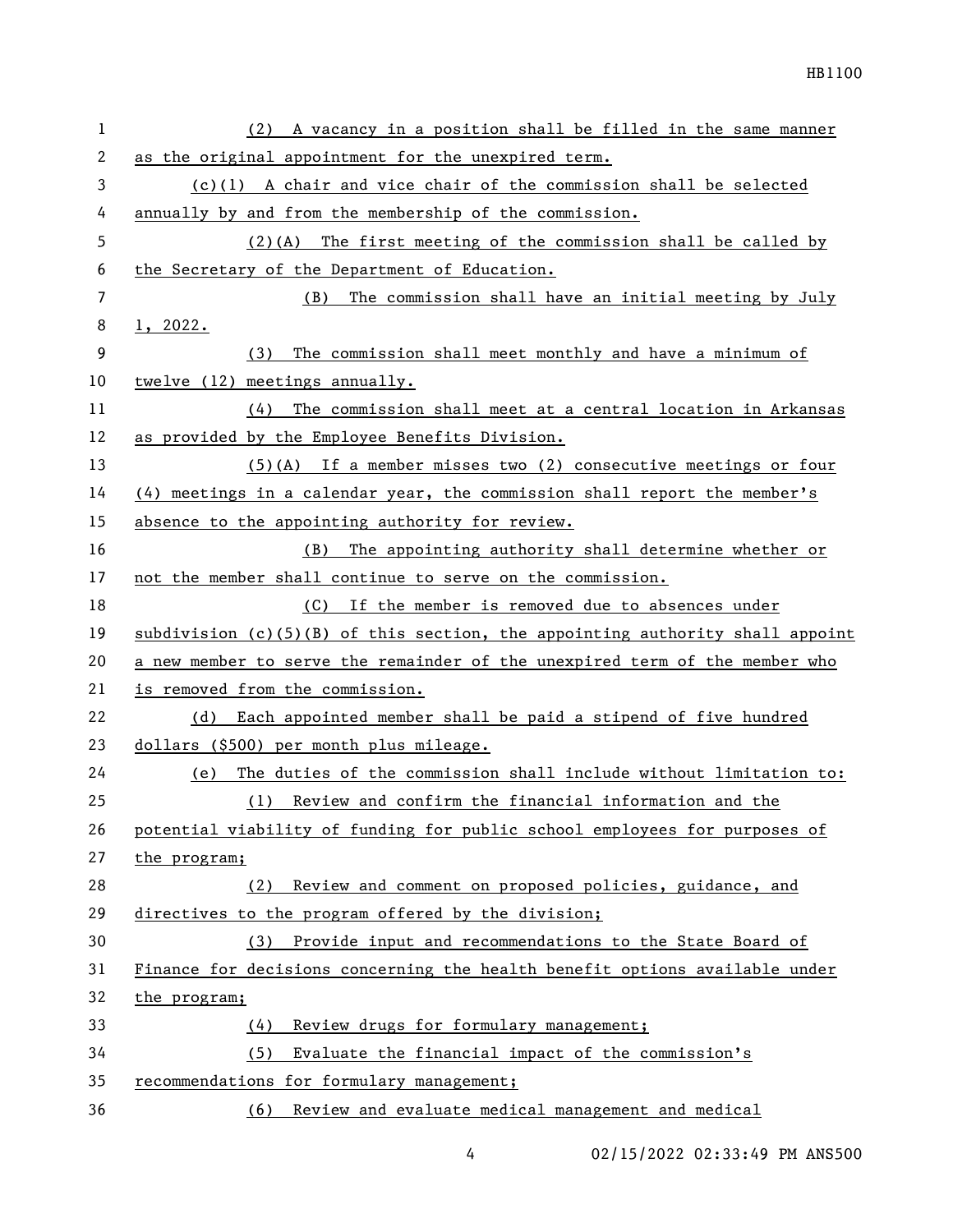| 1              | management policies;                                                         |
|----------------|------------------------------------------------------------------------------|
| 2              | Make recommendations to the board on the evaluation of<br>(7)                |
| 3              | medical management and medical management policies;                          |
| 4              | Review and analyze the actuarial soundness of the program in<br>(8)          |
| 5              | coordination with an actuary of the division;                                |
| 6              | $(9)$ Project:                                                               |
| $\overline{7}$ | (A) Annual premium adjustments; and                                          |
| 8              | Annual monthly contribution adjustments for<br>(B)                           |
| 9              | participating entities; and                                                  |
| 10             | (10) Make initial recommendations to the board by January 31,                |
| 11             | 2023, and by January 31 of each year thereafter.                             |
| 12             | (f) The division shall provide staff support for the activities of the       |
| 13             | commission.                                                                  |
| 14             |                                                                              |
| 15             | 21-5-420. State Employee Health Benefit Advisory Commission - Creation       |
| 16             | - Members - Expense reimbursement.                                           |
| 17             | (a)(1) The State Employee Health Benefit Advisory Commission is              |
| 18             | created, to be composed of the following voting members:                     |
| 19             | $(A)(i)$ Three (3) members appointed by the Governor and                     |
| 20             | subject to confirmation by the Senate, who have a minimum of five (5) years  |
| 21             | of professional experience or fiscal expertise in the industry of health     |
| 22             | insurance, actuarial services, or financial or banking services.             |
| 23             | (ii) Members appointed by the Governor shall serve                           |
| 24             | at the pleasure of the Governor;                                             |
| 25             | (B)(i) One (1) member who shall have five (5) years                          |
| 26             | consecutive participation in the State and Public School Life and Health     |
| 27             | Insurance Program.                                                           |
| 28             | A member under subdivision (a)(l)(B)(i) of this<br>(ii)                      |
| 29             | section may be:                                                              |
| 30             | (a) Selected from a list of three (3) names                                  |
| 31             | submitted by the Executive Director of the Arkansas State Employees          |
| 32             | Association, Inc., to the appointing authority under subdivision             |
| 33             | $(a)(1)(B)(iii)$ of this section; or                                         |
| 34             | (b) An individual not on the list submitted                                  |
| 35             | under subdivision $(a)(1)(B)(ii)(a)$ of this section who otherwise meets the |
| 36             | qualifications under subdivision $(a)(1)(B)(i)$ of this section.             |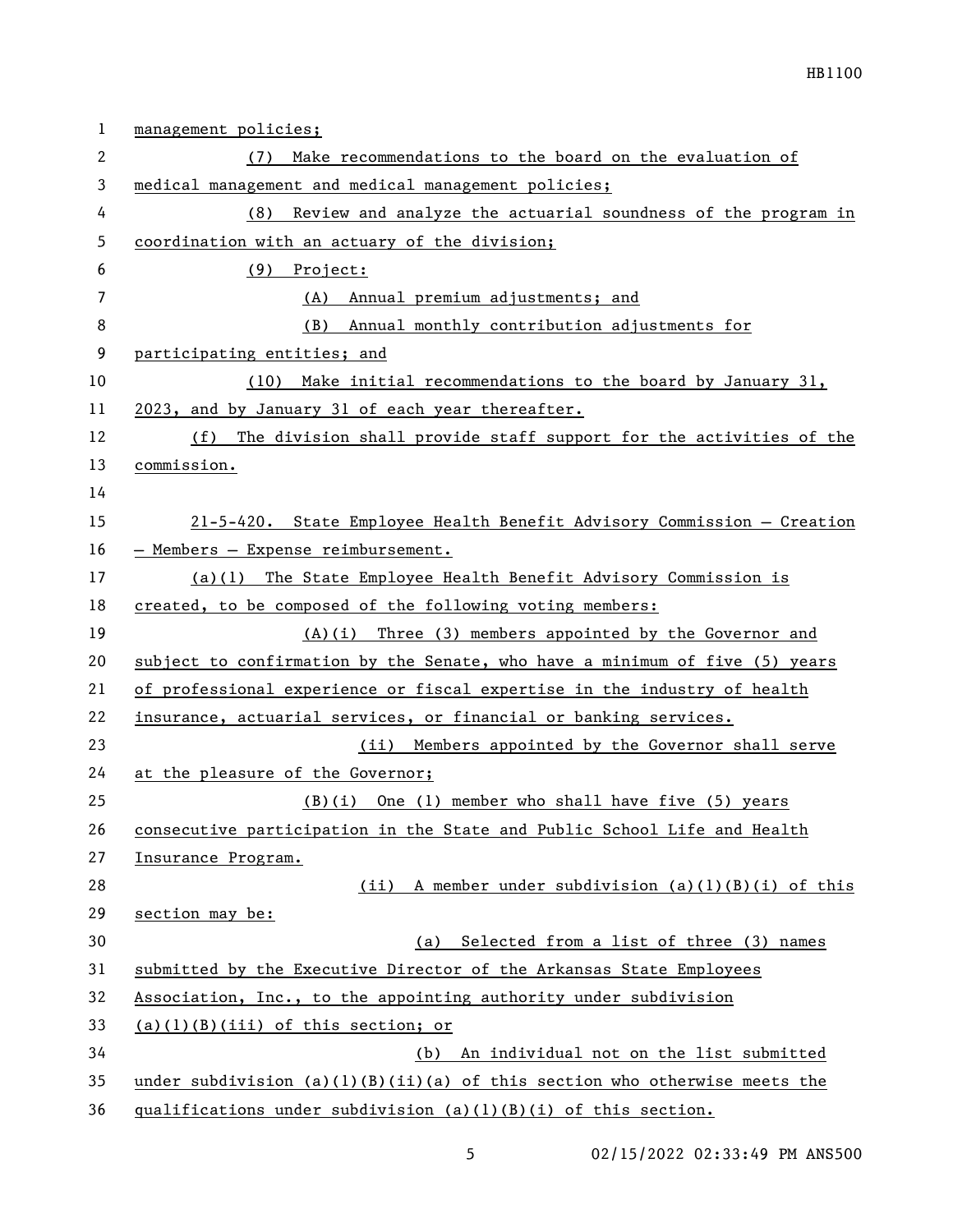| 1  | (iii) The President Pro Tempore of the Senate shall                           |
|----|-------------------------------------------------------------------------------|
| 2  | make the initial appointment under this subdivision $(a)(1)(B)$ , and every   |
| 3  | three (3) years the authority to make the appointment shall alternate between |
| 4  | the President Pro Tempore of the Senate and the Speaker of the House of       |
| 5  | Representatives; and                                                          |
| 6  | One (1) member who:<br>(C)(i)                                                 |
| 7  | Is a retired state employee; and<br>(a)                                       |
| 8  | (b)<br>Has participated in the program for:                                   |
| 9  | Five (5) consecutive years as an<br>(1)                                       |
| 10 | active employee; and                                                          |
| 11 | (2)<br>Two (2) years as a retired state                                       |
| 12 | employee.                                                                     |
| 13 | The Speaker of the House of Representatives<br>(iii)                          |
| 14 | shall make the initial appointment under this subdivision $(a)(1)(C)$ , and   |
| 15 | every three (3) years the authority to make the appointment shall alternate   |
| 16 | between the Speaker of the House of Representatives and the President Pro     |
| 17 | Tempore of the Senate.                                                        |
| 18 | (2) An appointee under this section who has a conflict of                     |
| 19 | interest as described in § 19-11-718 is disqualified from serving on the      |
| 20 | commission.                                                                   |
| 21 | $(b)(1)$ Members shall be appointed for terms of three (3) years but may      |
| 22 | be reappointed for unlimited additional three-year terms.                     |
| 23 | (2) A vacancy in a position shall be filled in the same manner                |
| 24 | as the original appointment for the unexpired term.                           |
| 25 | $(c)(1)$ A chair and vice chair of the commission shall be selected           |
| 26 | annually by and from the membership of the commission.                        |
| 27 | $(2)$ (A) The first meeting of the commission shall be called by              |
| 28 | the Director of the Employee Benefits Division.                               |
| 29 | The commission shall have an initial meeting by July<br>(B)                   |
| 30 | 1, 2022.                                                                      |
| 31 | The commission shall meet monthly and have a minimum of<br>(3)                |
| 32 | twelve (12) meetings annually.                                                |
| 33 | The commission shall meet at a central location in Arkansas<br>(4)            |
| 34 | as provided by the Employee Benefits Division.                                |
| 35 | $(5)$ (A) If a member misses two (2) consecutive meetings or four             |
| 36 | $(4)$ meetings in a calendar year, the commission shall report the member's   |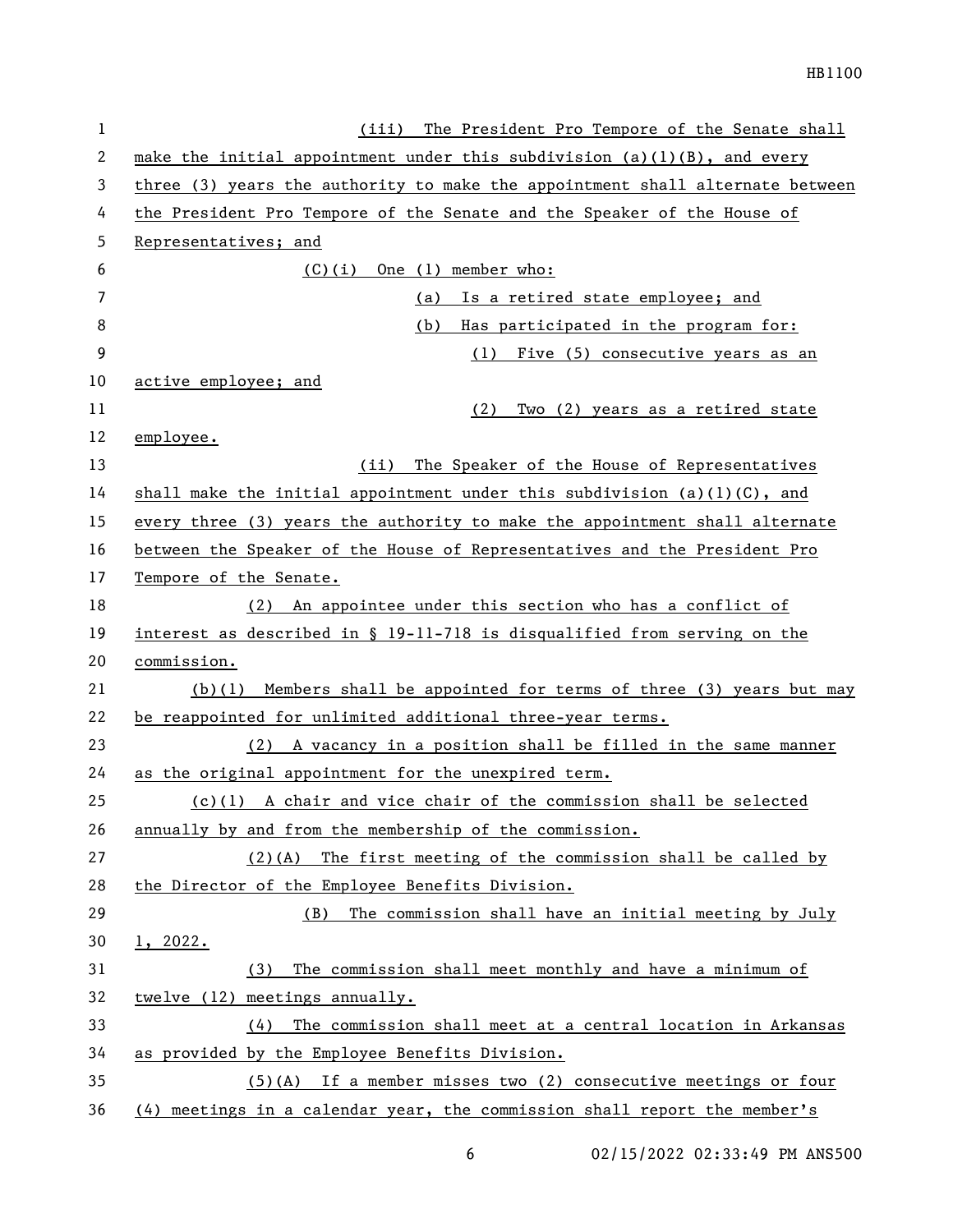| 1              | absence to the appointing authority for review.                                 |  |
|----------------|---------------------------------------------------------------------------------|--|
| $\overline{2}$ | The appointing authority shall determine whether or<br>(B)                      |  |
| 3              | not the member shall continue to serve on the commission.                       |  |
| 4              | (C) If the member is removed due to absences under                              |  |
| 5              | subdivision $(c)(5)(B)$ of this section, the appointing authority shall appoint |  |
| 6              | a new member to serve the remainder of the unexpired term of the member who     |  |
| 7              | is removed from the commission.                                                 |  |
| 8              | Each appointed member shall be paid a stipend of five hundred<br>(d)            |  |
| 9              | dollars (\$500) per month plus mileage.                                         |  |
| 10             | The duties of the commission shall include without limitation to:<br>(e)        |  |
| 11             | Review and confirm the financial information and the<br>(1)                     |  |
| 12             | potential viability of funding for state employees for purposes of the          |  |
| 13             | program;                                                                        |  |
| 14             | Review and comment on proposed policies, guidance, and<br>(2)                   |  |
| 15             | directives to the program offered by division;                                  |  |
| 16             | (3) Provide input and recommendations to the State Board of                     |  |
| 17             | Finance for decisions concerning the health benefit options available under     |  |
| 18             | the program;                                                                    |  |
| 19             | Review drugs for formulary management;<br>(4)                                   |  |
| 20             | Evaluate the financial impact of the commission's<br>(5)                        |  |
| 21             | recommendations for formulary management;                                       |  |
| 22             | (6) Review and evaluate medical management and medical                          |  |
| 23             | management policies;                                                            |  |
| 24             | Make recommendations to the board on the evaluation of<br>(7)                   |  |
| 25             | medical management and medical management policies;                             |  |
| 26             | (8) Review and analyze the actuarial soundness of the program in                |  |
| 27             | coordination with an actuary of the division;                                   |  |
| 28             | (9) Project:                                                                    |  |
| 29             | (A) Annual premium adjustments; and                                             |  |
| 30             | (B) Annual monthly contribution adjustments for                                 |  |
| 31             | participating entities; and                                                     |  |
| 32             | (10) Make initial recommendations to the board by January 31,                   |  |
| 33             | 2023, and by January 31 of each year thereafter.                                |  |
| 34             | The division shall provide staff support for the activities of the<br>(f)       |  |
| 35             | commission.                                                                     |  |
| 36             |                                                                                 |  |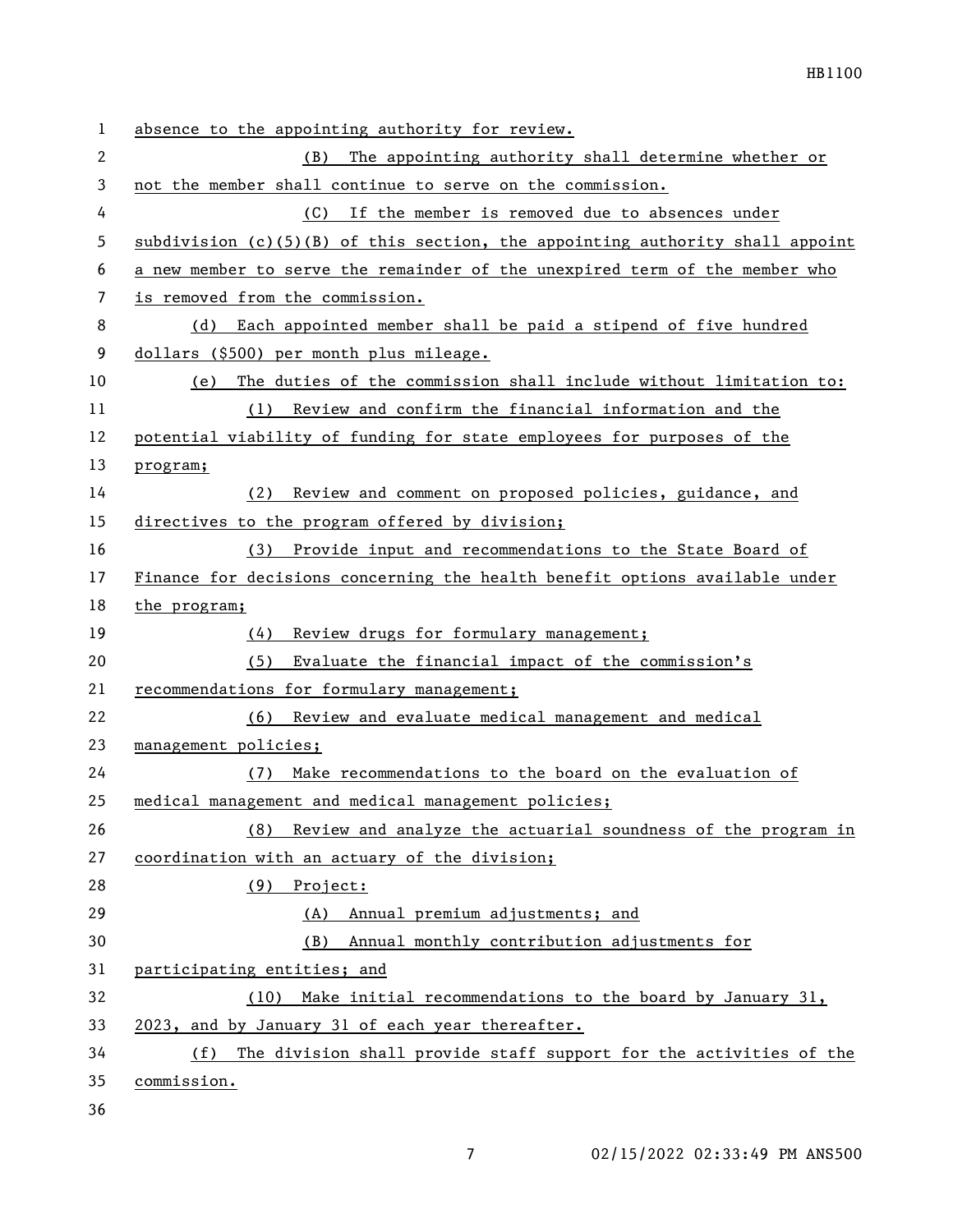SECTION 4. Arkansas Code § 21-5-401(b), concerning the legislative intent for the establishment of the State and Public School Life and Health Insurance Program, is amended to read as follows: (b) It is the purpose of this subchapter to: 5 (1) Direct the State Board of Finance to develop: (A) Develop the policies, guidance, and directives for the program and to select and offer life and health insurance plan options under the program to participants; and (B) Allow the Insurance Commissioner to serve as a voting member of the board only for the purpose of voting on health benefit plans; (2) Create the Public School Employee Health Benefit Advisory Commission and the State Employee Health Benefit Advisory Commission to recommend life and health insurance plan options under the program for state employees and public school employees; (3) Develop self-funded health plan options that enhance the ability to control premiums and utilize managed care capabilities if feasible and in the best interest of participants; and  $(3)(4)$  Enable the board to: (A) Set and manage policies for the program; (B) Work in a concerted effort toward a common goal of parity between public school and state employee insurance programs; (C) Improve the quality of healthcare services under the program; (D) Increase participants' understanding of program features by educating state employees, state employee retirees, public school employees, and public school employee retirees on the program and plan options available under the program, including the advantages and disadvantages of each available plan option; and (E) Slow the rate of growth of healthcare expenses under the program. SECTION 5. Arkansas Code § 21-5-404 is amended to read as follows: 21-5-404. Powers, functions, and duties of board. The State Board of Finance has the following powers, functions, and duties: (1)(A) To explore various cost-containment measures and funding

02/15/2022 02:33:49 PM ANS500

HB1100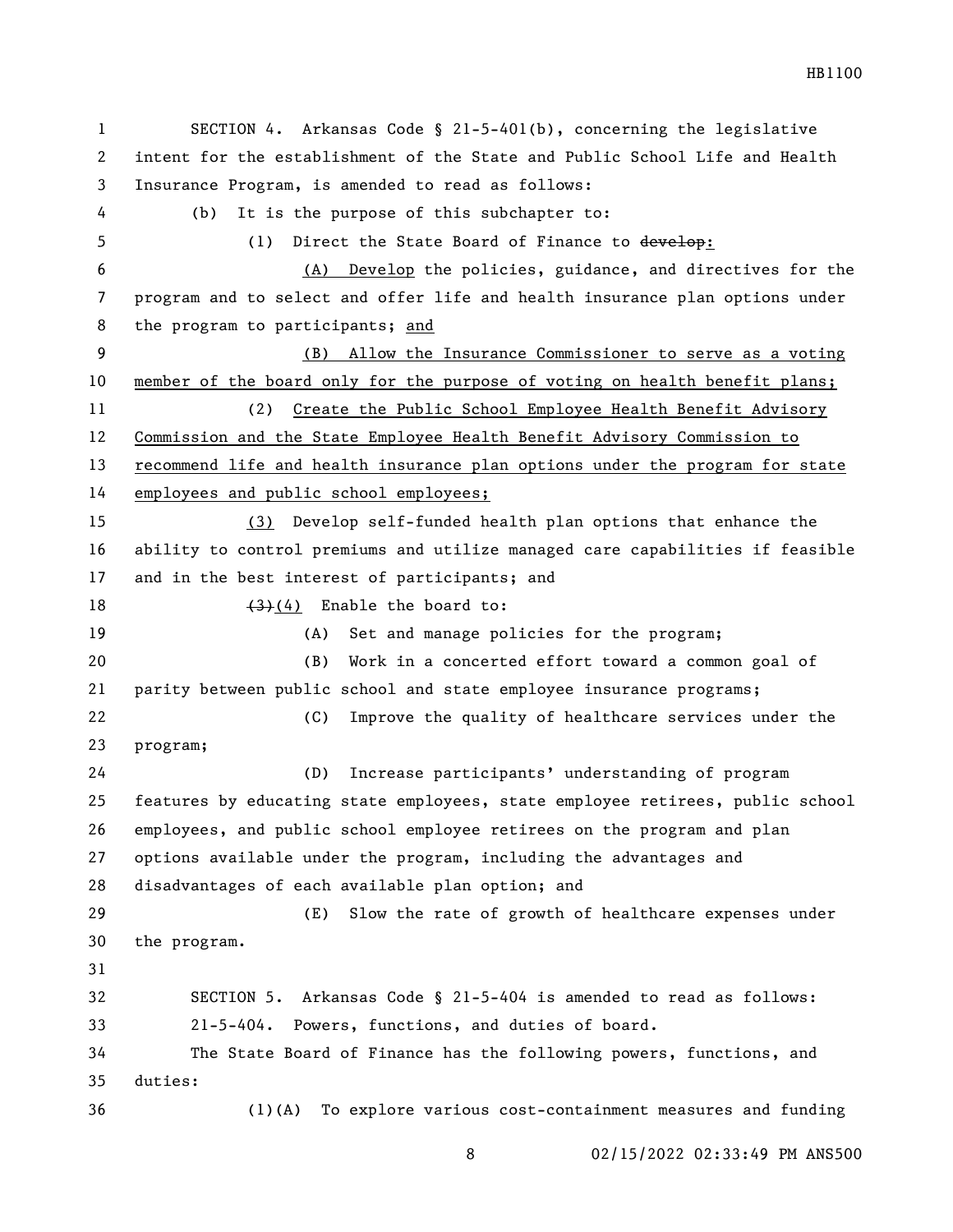Health Insurance Program for the benefit of state employees, state employee retirees, public school employees, and public school employee retirees. (B) The board shall not adopt a health insurance plan option that has no deductible for participants. (C) The board shall recommend that an active employee in a consumer-driven health insurance plan option offered under the program establish a health savings account if the active employee is eligible to establish a health savings account under federal law; (2) To promote competition among vendors and create a systematic formula for measuring competitiveness of the plan options offered under the program, quality-of-care delivery, portability, and accessibility to and affordability of health care; (3) To prepare a comprehensive analysis of the various plan options offered under the program, including cost, quality, and access differentials as well as any other comparisons of the plan options offered under the program; (4) To undertake studies and to take any appropriate action that the board determines will promote the financial soundness and overall well- being of the program; (5) To establish and set penalties as allowed under § 21-5-415; (6)(A) To develop, with the assistance of the Office of State Procurement, bid specifications and requests for proposals and to evaluate bids and proposals. (B) The board shall allow the office to execute all other actions relating to the purchasing procedures in contracting for consultants, third-party administrators, providers, or insurance companies on behalf of the program and all plan options offered under the program; (7) To evaluate responses to requests for proposals, select contractors for all services, and approve the award of contracts resulting from bids for the program and all plan options offered under the program; 32 (8) To perform program and plan option design, and summarize plan document approval, including without limitation lifetime limitations, copayments, deductibles, and eligibility rules; (9) To promote increased access to and participation in the program and the plan options offered under the program by educating state

options for plan options offered under the State and Public School Life and

HB1100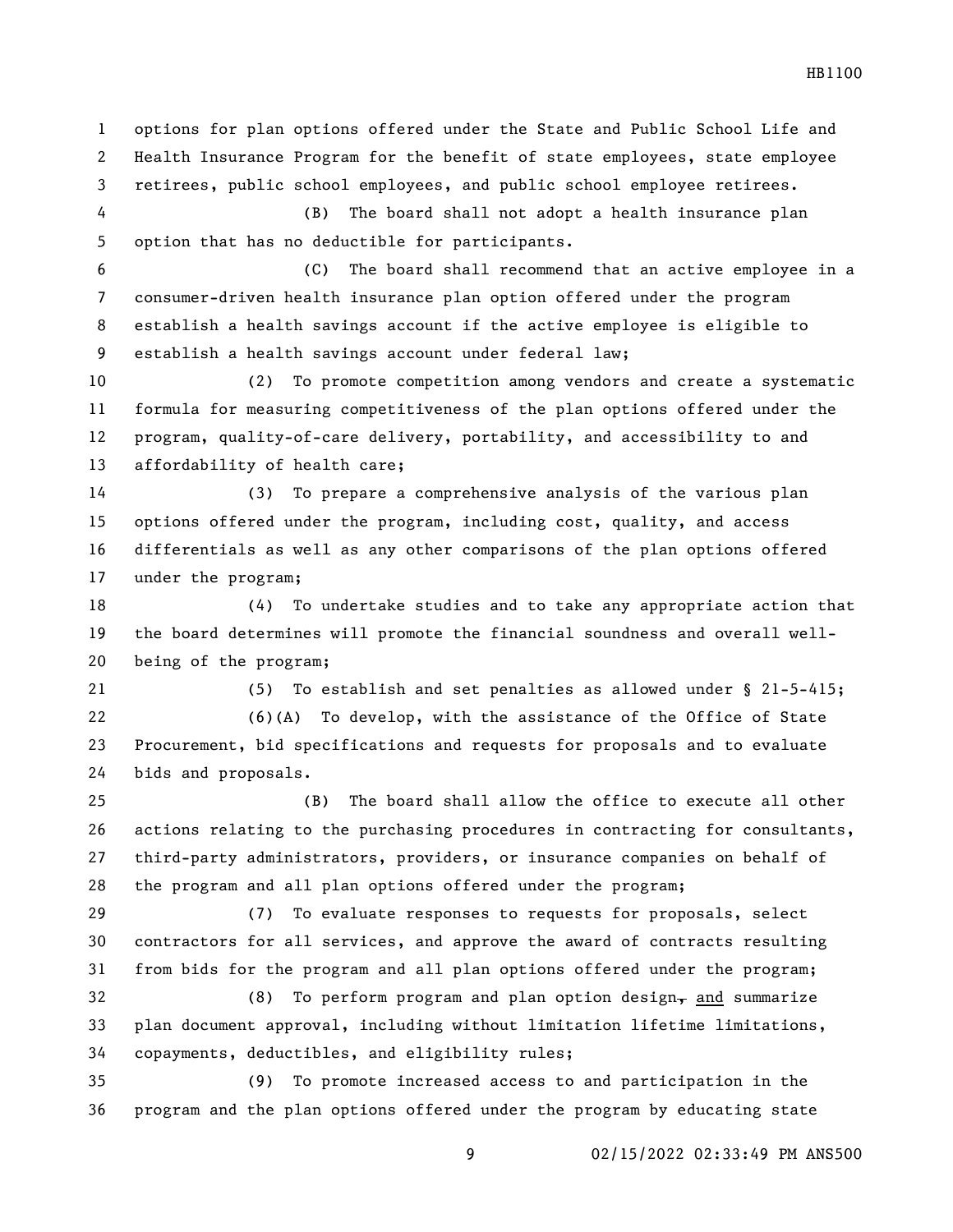employees, state employee retirees, public school employees, and public school employee retirees about the program and all plan options offered under the program, including the advantages and disadvantages of each available plan option; (10)(A) To direct the office to contract with qualified vendors, as defined by the board, offering the plan options under the program as prescribed by the board without regard to § 19-11-228 or other statutes requiring competitive bidding. (B) Each contract shall be for a term of at least one (1) year but may be made automatically renewable from term to term in the absence of notice of termination by either party; and (11)(A) To obtain quality-of-care information from systems, networks, hospitals, and clinical providers to inform plan option design, plan option management, and consumer decisions. (B) The board shall: (i) Use accepted national standards for assessment of quality-of-care information provided by systems, networks, hospitals, and clinical providers; and 19 (ii) Be empowered to: (a) Determine the appropriate use of quality- of-care information and scope of system, network, hospital, and clinical provider accountability; (b) Request aggregate performance information for patients; and (c) Publicly report conclusions of quality-of-26 care assessment+ and 27 (12) To appoint three (3) subcommittees of the board to study and research plan options offered under the program, formulary management, quality of care provided, and the financial impact of implementing the recommendations made to the board as follows:  $(A)$ (i) The Benefits Subcommittee of the State Board of Finance shall consist of: (a) Three (3) board members; (b) Two (2) state employees; (c) Three (3) public school employees, at least one (1) of whom is employed by a rural school district; and

HB1100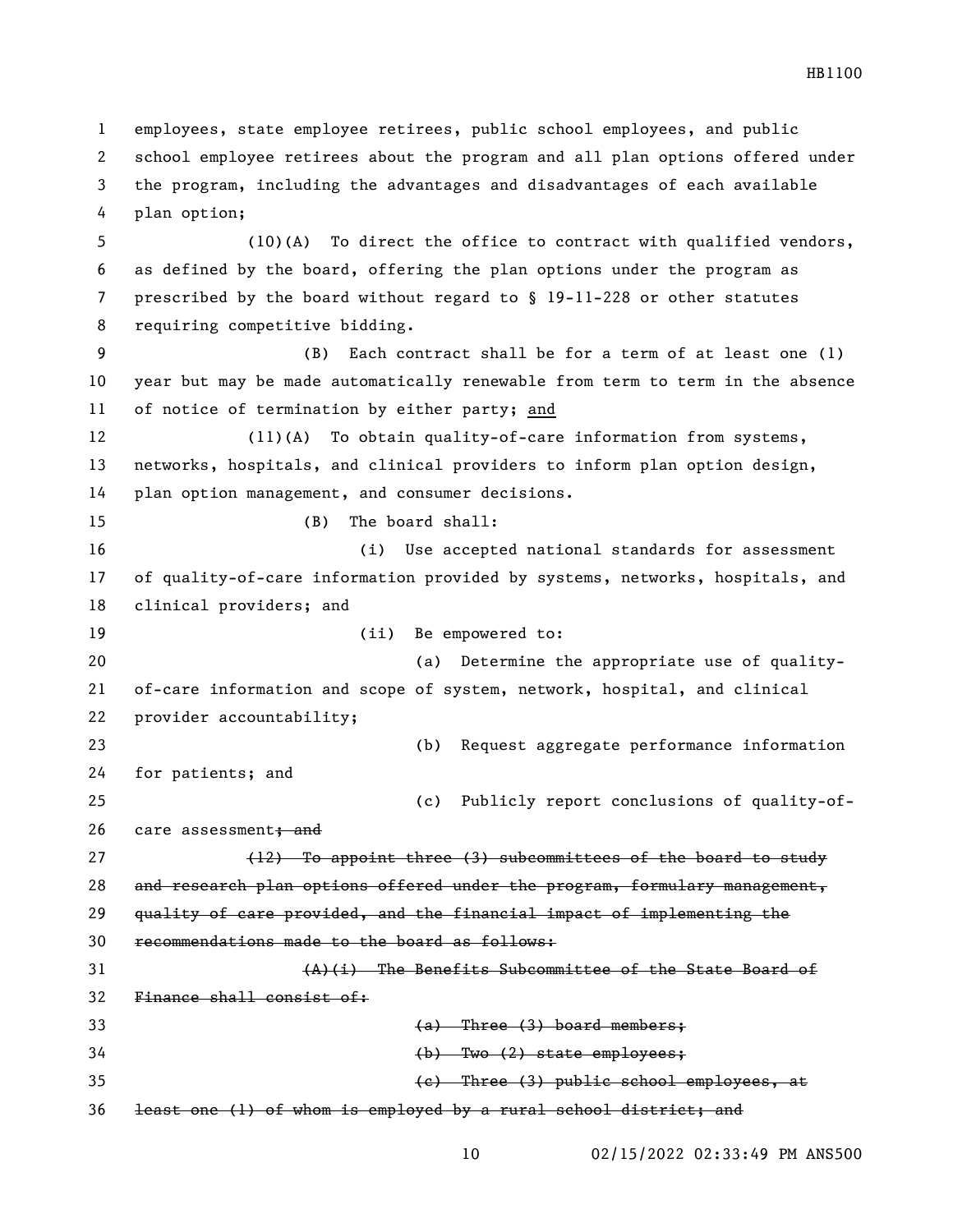HB1100

| 1  | (d) One (l) retired public school employee.                                   |
|----|-------------------------------------------------------------------------------|
| 2  | (ii) The Benefits Subcommittee of the State Board of                          |
| 3  | Finance shall review, evaluate, and investigate benefits, new benefit         |
| 4  | offerings, and annual insurance rates;                                        |
| 5  | (B)(i) The Drug Utilization and Evaluation Subcommittee of                    |
| 6  | the State Board of Finance shall consist of:                                  |
| 7  | (a) Three (3) pharmacists as follows:                                         |
| 8  | (1) The Executive Director of the                                             |
| 9  | Arkansas State Board of Pharmacy or his or her pharmacist designee;           |
| 10 | (2) The Dean of the College of Pharmacy                                       |
| 11 | of the University of Arkansas for Medical Sciences or his or her pharmacist   |
| 12 | designee; and                                                                 |
| 13 | $(3)$ A pharmacist selected by the                                            |
| 14 | Arkansas Pharmacist's Association;                                            |
| 15 | (b) Four (4) physicians as follows:                                           |
| 16 | (1) The Dean of the College of Medicine                                       |
| 17 | of the University of Arkansas for Medical Sciences or his or her physician    |
| 18 | designee;                                                                     |
| 19 | (2) The Senior Associate Hospital                                             |
| 20 | Director of the University of Arkansas for Medical Sciences Medical Center or |
| 21 | his or her physician designee;                                                |
| 22 | (3) The Director of the Arkansas Poison                                       |
| 23 | and Drug Information Center or his or her physician designee; and             |
| 24 | (4) A physician selected by the Arkansas                                      |
| 25 | Medical Society, Inc.;                                                        |
| 26 | (e) One (1) registered nurse who is the Dean                                  |
| 27 | of the College of Nursing of the University of Arkansas for Medical Sciences  |
| 28 | or his or her registered nurse designee; and                                  |
| 29 | $(d)$ (1) One (1) state employee and two (2)                                  |
| 30 | public school employees, appointed by the board.                              |
| 31 | (2) A member appointed under this                                             |
| 32 | $subdivision$ (12)(B)(i)(d) shall have expertise in accounting, finance,      |
| 33 | auditing, or insurance.                                                       |
| 34 | (ii) The Drug Utilization and Evaluation                                      |
| 35 | Subcommittee of the State Board of Finance shall review drugs for formulary   |
| 36 | management and evaluate the financial impact of its recommendations; and      |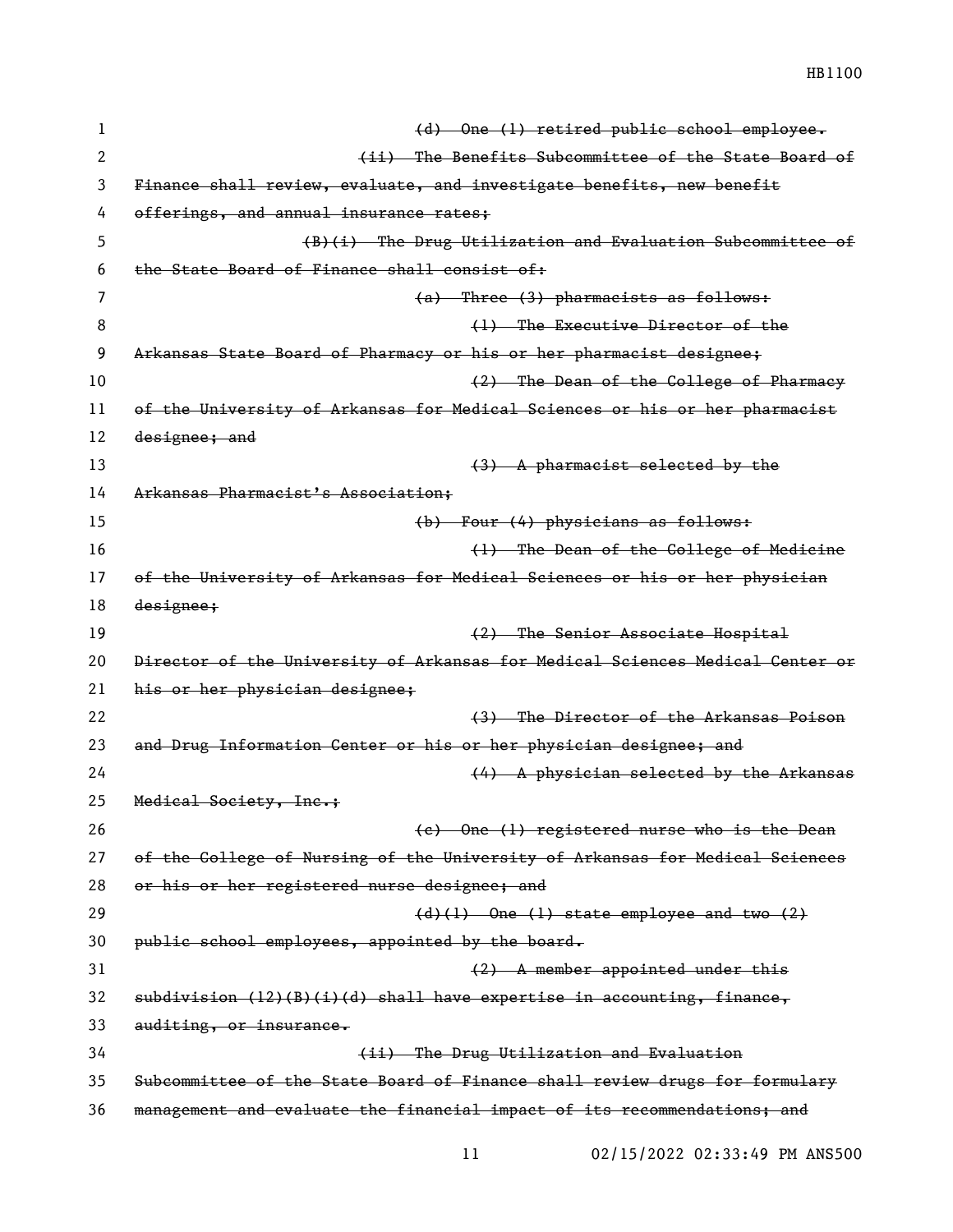| 1  | (G)(i) The Quality of Care Subcommittee of the State Board                   |
|----|------------------------------------------------------------------------------|
| 2  | of Finance shall consist of:                                                 |
| 3  | $(a)$ Three $(3)$ board members;                                             |
| 4  | $(b)$ Two $(2)$ state employees;                                             |
| 5  | (e) Two (2) public school employees;                                         |
| 6  | $(d)$ One $(l)$ representative from the Arkansas                             |
| 7  | Foundation for Medical Care, Inc.;                                           |
| 8  | (e) One (1) representative from the Arkansas                                 |
| 9  | Pharmacist's Association;                                                    |
| 10 | $(f)$ One (1) representative from the Arkansas                               |
| 11 | Genter for Health Improvement;                                               |
| 12 | $(g)$ One (1) representative from the Arkansas                               |
| 13 | Medical Association, Inc.;                                                   |
| 14 | (h) One (1) representative from the Arkansas                                 |
| 15 | Osteopathic Medical Association; and                                         |
| 16 | $(i)$ One (1) representative from the Arkansas                               |
| 17 | Hospital Association, Inc.                                                   |
| 18 | (ii) The Quality of Care Subcommittee of the State                           |
| 19 | Board of Finance may review and recommend quality performance indicators for |
| 20 | use, recommend baseline performance goals, recommend alignment of financial  |
| 21 | incentives to improve performance, and track improvements in delivery of     |
| 22 | eare.                                                                        |
| 23 |                                                                              |
| 24 | EMERGENCY CLAUSE. It is found and determined by the<br>SECTION 6.            |
| 25 | General Assembly of the State of Arkansas that the State and Public School   |
| 26 | Life and Health Insurance Program is inadequate to provide sustainable       |
| 27 | affordable health benefits for public school employees and state employees;  |
| 28 | that an urgent need exists to address the state's funding and administration |
| 29 | of benefits for public school employees and state employees in order for the |
| 30 | program to remain viable and to avoid severe financial hardship to plan      |
| 31 | participants; and that this act is immediately necessary to provide          |
| 32 | affordable health benefit options in a timely manner to the state's public   |
| 33 | school employees participating in the program and state employees            |
| 34 | participating in the program. Therefore, an emergency is declared to exist,  |
| 35 | and this act being immediately necessary for the preservation of the public  |
| 36 | peace, health, and safety shall become effective on:                         |